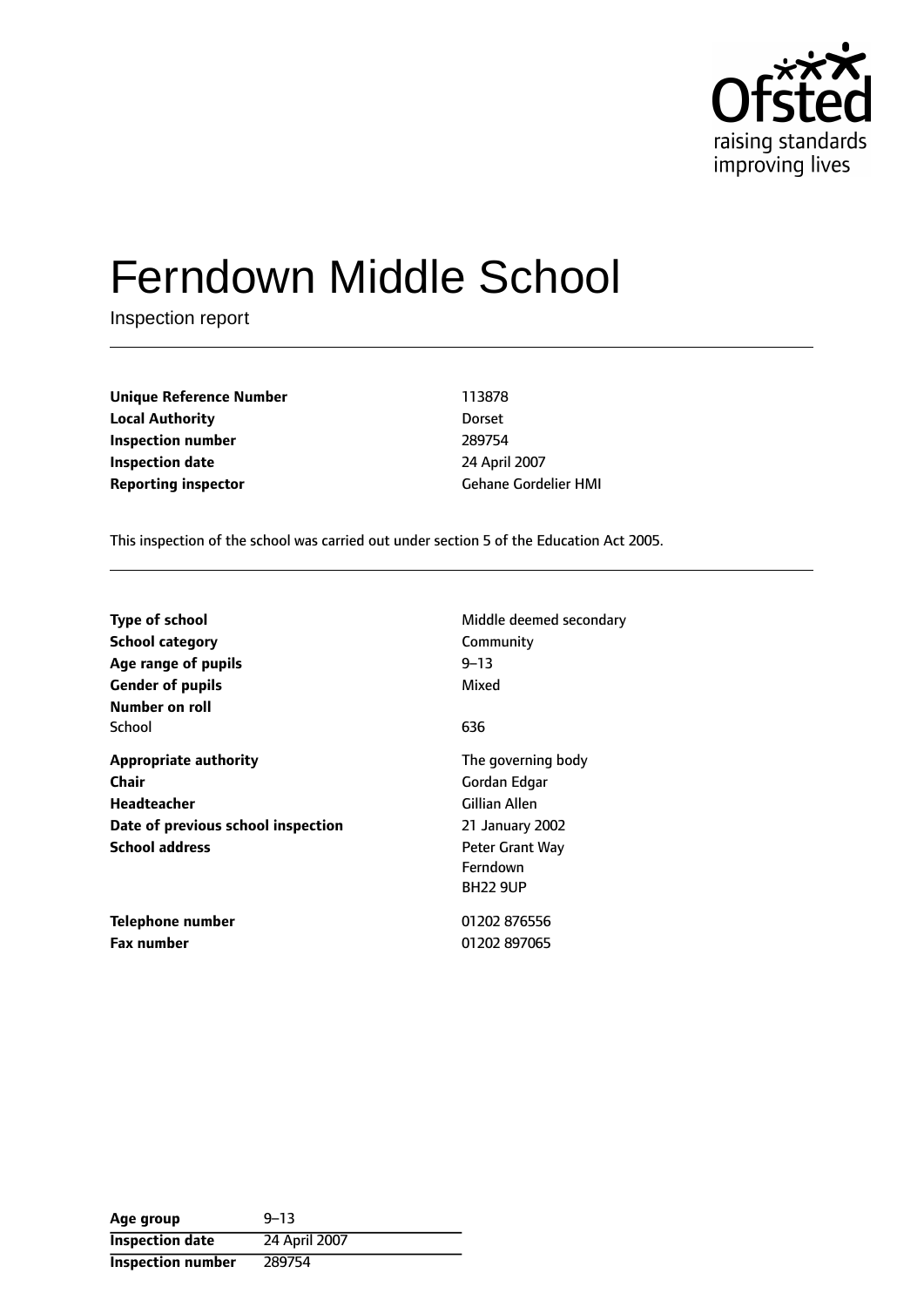.

© Crown copyright 2007

#### Website: www.ofsted.gov.uk

This document may be reproduced in whole or in part for non-commercial educational purposes, provided that the information quoted is reproduced without adaptation and the source and date of publication are stated.

Further copies of this report are obtainable from the school. Under the Education Act 2005, the school must provide a copy of this report free of charge to certain categories of people. A charge not exceeding the full cost of reproduction may be made for any other copies supplied.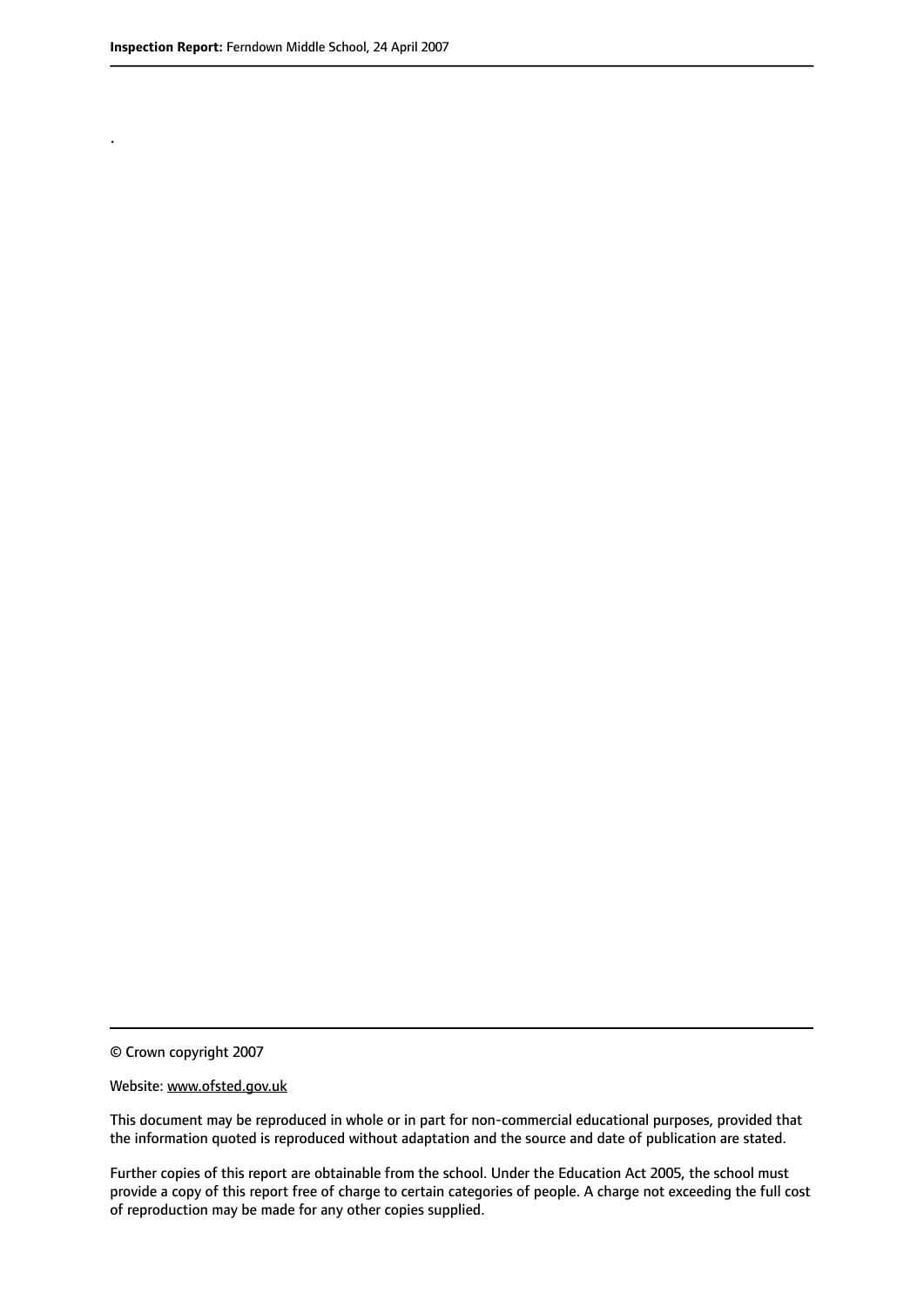## **Introduction**

The inspection was carried out by one of Her Majesty's Inspectors.

#### **Description of the school**

Ferndown Middle School is smaller than average when compared with other secondary schools, but is the second largest middle school in Dorset. The school serves areas of high as well as low levels of social deprivation and the percentage of pupils known to be eligible for free school meals is lower than average. The proportion of pupils from minority ethnic groups or for whom English is an additional language is very small, as are the numbers of looked after children. The percentage of pupils with learning difficulties and disabilities is in line with the national average and the number of pupils with a statement of special educational need is low.

The school is part of the East Dorset Partnership. It has also retained the Investors in People Award for 10 years. The school has attained both Sportsmark and Sports Activemark. In March 2006, the school was awarded the status of being a National Healthy School.

## **Key for inspection grades**

| Grade 1 | Outstanding  |
|---------|--------------|
| Grade 2 | Good         |
| Grade 3 | Satisfactory |
| Grade 4 | Inadequate   |
|         |              |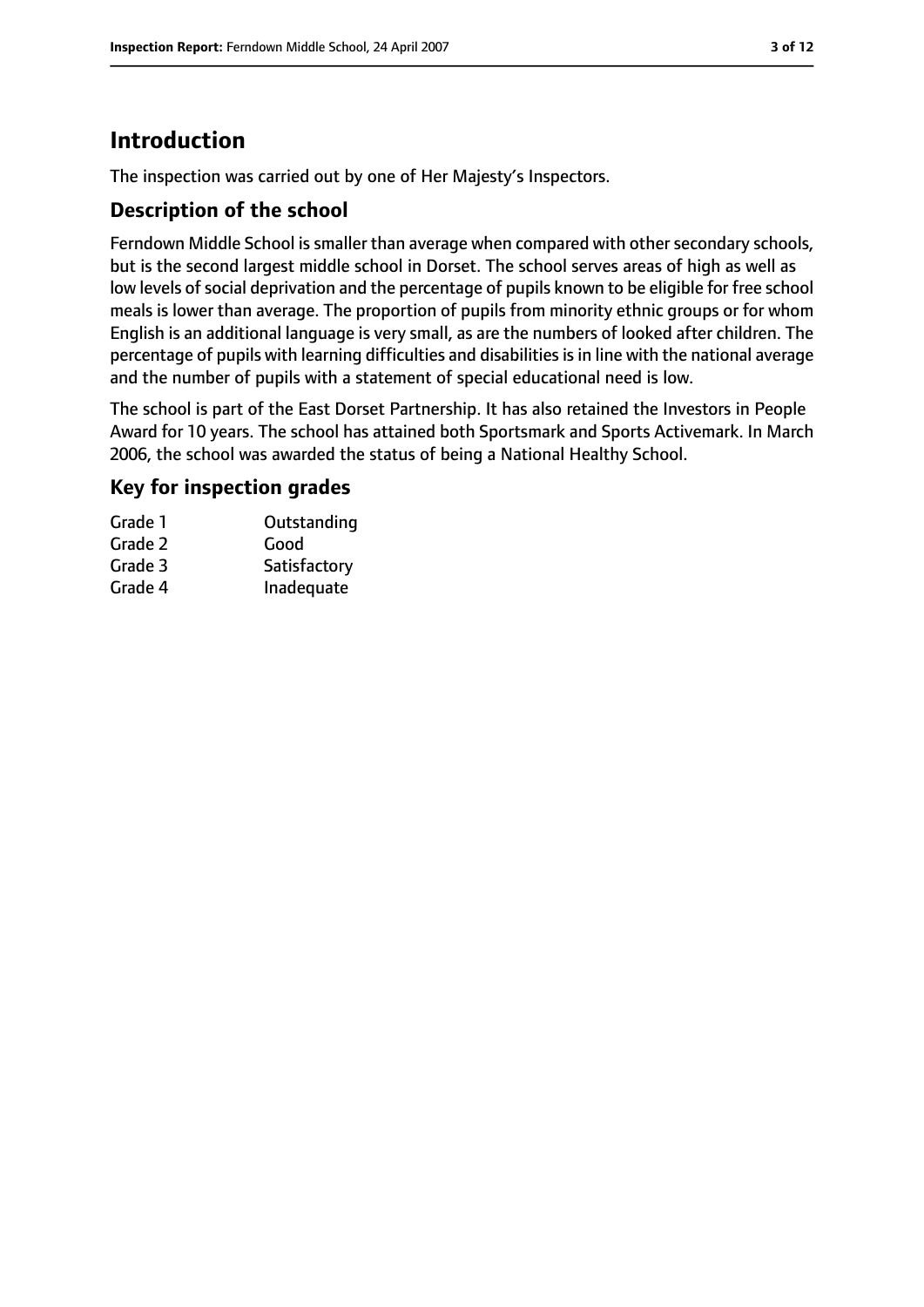## **Overall effectiveness of the school**

#### **Grade: 1**

Ferndown Middle is an outstanding school where pupils make extremely good progress and develop into confident, articulate, mature and very well rounded young people. Parents and pupils are overwhelmingly positive about the school. In the parental questionnaires, one parent expressed a view which was shared by many: 'Thank you, Ferndown Middle, for giving my children the best opportunities available…it is a fantastic school, with enthusiastic and caring teaching and a firm discipline policy.'

There is an exceptional team spirit in the school with adults leading by example; adults and pupils alike feel valued, extremely well cared for and supported. The excellent relationships between adults and pupils and the high quality of teaching and the curriculum contribute to pupils' extremely good attitudes to learning, high levels of attendance and exemplary behaviour. Pupils demonstrate an excellent understanding of how to lead healthy lifestyles and keep themselves safe. They contribute extremely well to their local community and have influenced changes in and around the school, good examples of this being the changes made to school meals and the school uniform.

The work of the highly effective governing body as well as the very good levels of parental support also contribute to the excellent quality of education pupils receive. The newly appointed headteacher has quickly gained the trust and respect of pupils, parents and staff, and the overall quality of leadership and management of the school continuesto be excellent. However, while coordinators and middle managers are developing their roles well and contributing effectively to raising standards, their action planning is not always as good as it could be. Some of the planning documents do not clarify sufficiently well how it is hoped that pupils will benefit from the actions aimed at bringing about improvement. Furthermore, the success criteria in these documents are not always sufficiently measurable.

Despite having no key issues identified at the time of the last inspection, the school has continued to improve. This is particularly noticeable in the improvements in the provision for information and communication technology (ICT), although pupils would welcome more access to ICT as a learning tool. The school has continued to be rigorous in its process of self-evaluation and has been unrelenting in its efforts to continue to improve. Consequently, key leaders and managers have an accurate view of how well the school is performing and those areas which could be further enhanced. The school has an excellent capacity for further improvement. The staff are highly committed and extremely hard working. Furthermore, they actively seek the views of parents and learners and take account of feedback to help improve facilities at the school as well as the quality of education. The school council provides pupils with a powerful collective voice and has taught them that they can influence change. The school has developed some excellent partnerships with local schools, businesses and a university. These links also enhance the quality of the curriculum, teaching and learning and have helped to ensure that staff who are newly appointed to the school are of high quality. The links with the first and upper schools have helped to improve the transfer process and parents and pupils speak very positively about how well this process is managed. One parent states: 'The transition process to the school was excellent and created an excellent start for my child in Year 5.'

The school invests in its staff and provides teaching and support staff with high quality continual professional development. This helps to ensure that all pupils, including those with learning difficulties and disabilities, achieve equally well because the teaching and additional support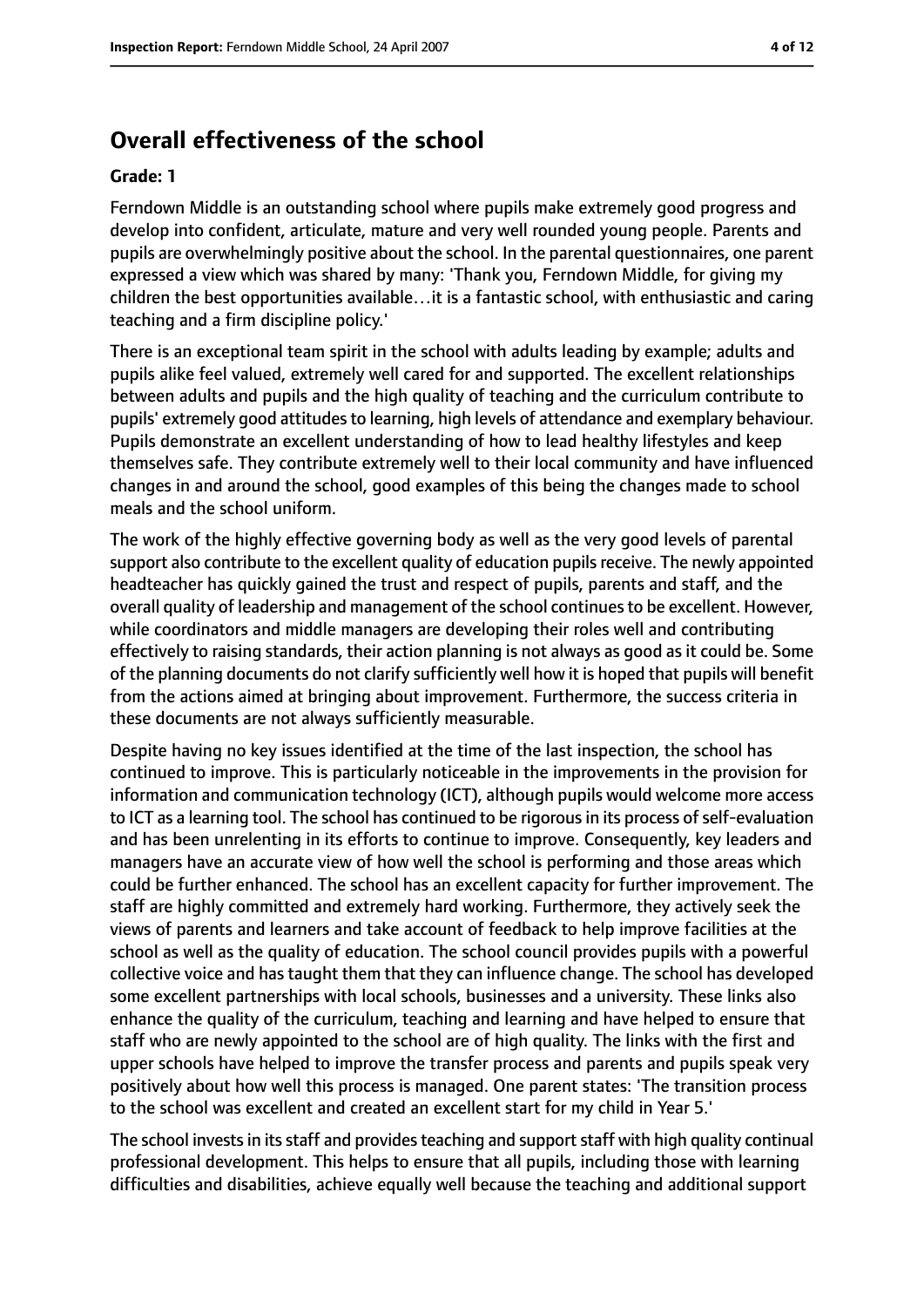pupils receive are consistently of a good standard. Teaching is becoming increasingly outstanding and assessment for learning is a developing strength within the school. Teachers are making very good use of data and assessment information to ensure that work is set at the right level for pupils and is suitably challenging. The pupils themselves are becoming increasingly involved in evaluating their work and in knowing how they can further improve.

The school has made very good use of the Primary and Secondary National Strategiesto develop and enrich the curriculum, which is now outstanding. This, together with the excellent level of care, guidance and support, is enabling pupils to achieve standards that are significantly above the national average and to develop extremely good skills that will contribute to their future economic well-being.

#### **What the school should do to improve further**

• Ensure that all action planning clarifies the intended outcomes for learners, and that success criteria are sufficiently measurable.

## **Achievement and standards**

#### **Grade: 1**

Pupils arrive at Ferndown Middle with standards in English, mathematics and science that are broadly in line with national averages. Pupils progress extremely well in Years 5 and 6 and as a result they attain standards that are well above the national average in all three subjects. This excellent progress is maintained throughout Key Stage 3 and at the end of Year 8 pupils leave the school with very high standards that are significantly above average in English, mathematics and science.

There are no significant differences in the progress made by different groups of pupils, but the school has recognised that there could be room for further improvement, especially with the standard of boys' writing. Nevertheless, standards observed during the course of the inspection indicate that the vast majority of pupils in Year 8 are already in line to meet, if not exceed, their predicted targets for the end of Key Stage 3.

The school makes extremely good use of data to track and monitor pupils' progress and set realistic and challenging targets. This level of information is used very well by class teachers and is shared with pupils. Pupils contribute to the assessment of their learning very well. This enables all pupils to have a very clear view of how well they are progressing and the level at which they are working. By the beginning of Year 6, if not sooner, teachers and pupils are working effectively in partnership to ensure that pupils know what they need to do to improve further.

## **Personal development and well-being**

#### **Grade: 1**

The excellent teaching, care, support and guidance that pupils receive lead to pupils' outstanding personal development and well-being as well as their high levels of enjoyment of learning. Comprehensive personal, social and health education (PSHE) programmes are taught sensitively, thoroughly and to a very high standard. Pupils are very aware of the dangers of alcohol and substance abuse; they know how to keep themselves safe and use the internet and school equipment safely and sensibly. They are able to assess levels of risk to themselves and to others very effectively. Pupils benefit from at least two hours of physical education a week and this is further enhanced by after-school clubs and activities. Pupils demonstrate an extremely good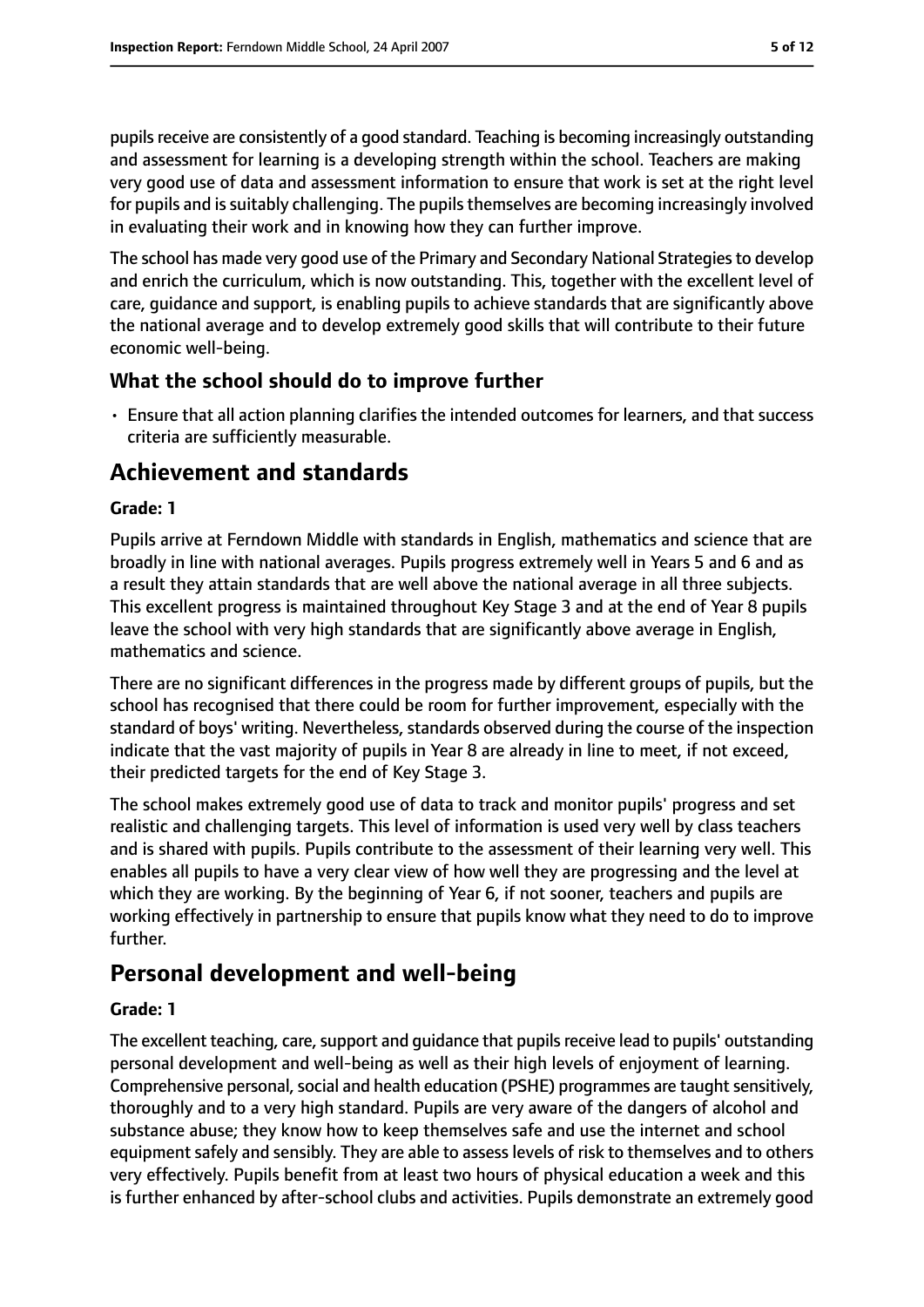understanding of how to be healthy and make healthy choices; many would welcome even more opportunities to undertake additional sporting activities.

During the course of the inspection, pupils demonstrated the confidence and ability to express opinions clearly and politely, showing high levels of consideration for others. Pupils work very well independently or as part of a team and readily offer to help each other. Pupils who have been part of the buddy system have valued the support they have received from their peers. The quality of pupils' spiritual development is good and visitors to the school such as the local Methodist minister contribute effectively to pupils' spiritual development within assemblies. Pupils develop an extremely good appreciation of other cultures and faiths through activities in English, religious education, geography, PSHE, music and art. The links between the school and a school in Japan further complement this aspect of pupils' education.

Pupils engage actively and enthusiastically in their learning and are encouraged to think creatively and show initiative. The manner in which they do this and behave in class and around the school is exemplary; not a single pupil was observed misbehaving during the course of the inspection. Pupils contribute extremely well to their community and some have been involved in the appointment of new staff. They contribute extremely well to the school being a wonderful place to work and learn. The school prepares pupils very effectively for their future economic well-being through the standards pupils achieve, by having increased and improved the provision for ICT as well as providing helpful career guidance in Year 8. The school has also helped to raise pupils' awareness of the world of work through visitors who come to the school to speak to pupils. However, the school recognises that even more could be done to further raise pupils' economic awareness and financial literacy.

# **Quality of provision**

## **Teaching and learning**

#### **Grade: 1**

Teaching is at least good in all major respects and is exemplary in significant elements. The school makes excellent use of specialist teaching in both key stages and uses a range of set and mixed ability teaching. The best teaching and learning is characterised by teachers demonstrating excellent subject knowledge, especially when this is matched with high levels of understanding of the different ways in which pupils learn. The best lessons included not only clear learning objectives, high expectations and very good demonstrations, but also an excellent use of visual resources, a good range of different activities, opportunities for pupils to discuss and share ideas, as well as the time for them to think creatively and apply newly acquired skills and knowledge. In all of the eight part lessons which were observed, pupils were encouraged to evaluate their progress and consider waysthey could further improve their work. This in turn accelerated the rate of progress made in all lessons by all pupils. Those pupils with learning difficulties and disabilities received very good additional support provided not only by their teacher but also teaching assistants.

In a small minority of lessons, there was an over-reliance on pupils' auditory skills to support their learning and there was insufficient use of visual prompts or aids. Where teaching could be improved further, links to other areas of learning or real life experiences were limited. There were also at times missed opportunities for pupils to write or make notes to assist with subsequent writing. While teachers make good use of ICT to support their teaching, pupils would welcome more opportunities for them to use ICT as a tool during class-based lessons.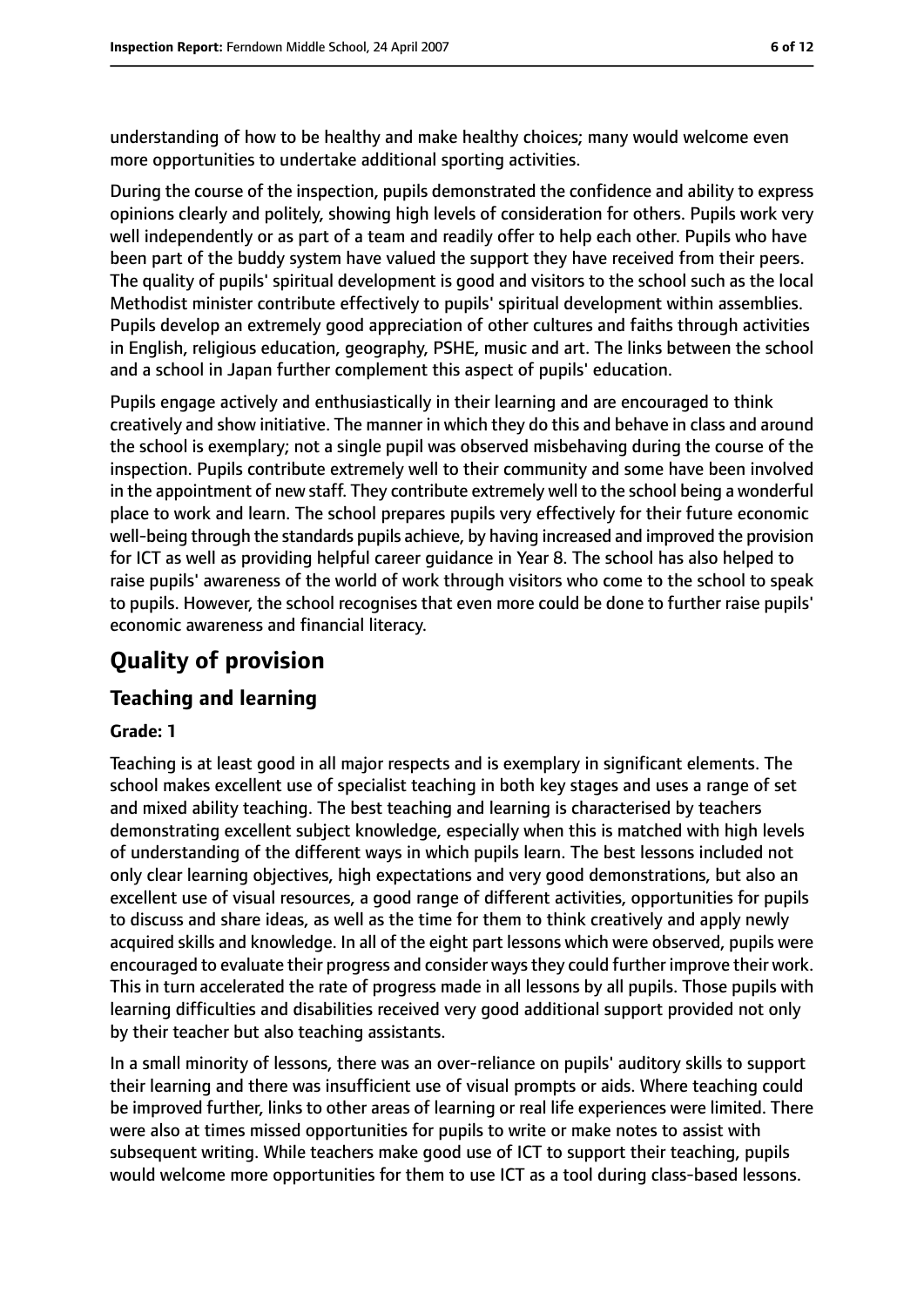## **Curriculum and other activities**

#### **Grade: 1**

The implementation of the Primary and Secondary National Strategies has helped the school to become more creative with its curriculum provision, including the teaching of French and food technology as from Year 5. There are also more cross-curricular links to ensure that subject content is planned and taught within a more meaningful context. Pupils develop good ICT skills in discrete ICT lessons as well as in their learning across the curriculum. Pupils have also benefited considerably from links with other schools including a school which has specialist status for art. More than 250 pupils benefit from high quality peripatetic music tuition resulting in pupils developing high levels of skills.

The curriculum is enriched by visits abroad as well asto places of interest in the United Kingdom. Pupils appreciate the very good extra-curricular activities available to them after school. There is also additional provision through a breakfast club, which includes early morning lessons as well as breakfast. This is helping targeted pupils to make additional gains where needed.

The school recognises that, while most curricular planning is of high quality, in a minority of cases further improvements to the planning could be made.

#### **Care, guidance and support**

#### **Grade: 1**

The school demonstrates equally high levels of academic as well as pastoral care, guidance and support. The most vulnerable pupils receive extremely well planned and well organised additional support. Individual education plans are detailed, specific to needs and are of high quality. These are reviewed with pupils and parents on a termly basis. Pupils with learning difficulties and disabilities progress as well as their peers.

The school has ensured that all adults, be they staff or volunteers at the school, have been checked and cleared to ensure their suitability to work with children. The school undertakes regular risk assessments of the grounds as well as for visits outside the school grounds.

The excellent links with the first school have helped to smooth and ease transition from Year 4 to Year 5. The extremely good support includes mediation courses for vulnerable pupils.

The school has a register of those pupils who are gifted and talented and ensures these pupils receive appropriate levels of support and enrichment. Consequently, there is an appropriate level of challenge for these pupils during lessons.

## **Leadership and management**

#### **Grade: 1**

Despite changes to the leadership of the school, the quality of leadership and management continues to be excellent. The newly appointed headteacher, together with the governing body and senior leadership management team, has a clear vision for the school. In a very short space of time, they are already working very effectively as a team and providing the school with a continued clear sense of purpose and direction.

There is a good and improving shared level of leadership throughout the rest of the school and this contributes to staff feeling valued and very well supported. Consequently, leaders and managers at all levels are impacting on raising standards and helping to further improve the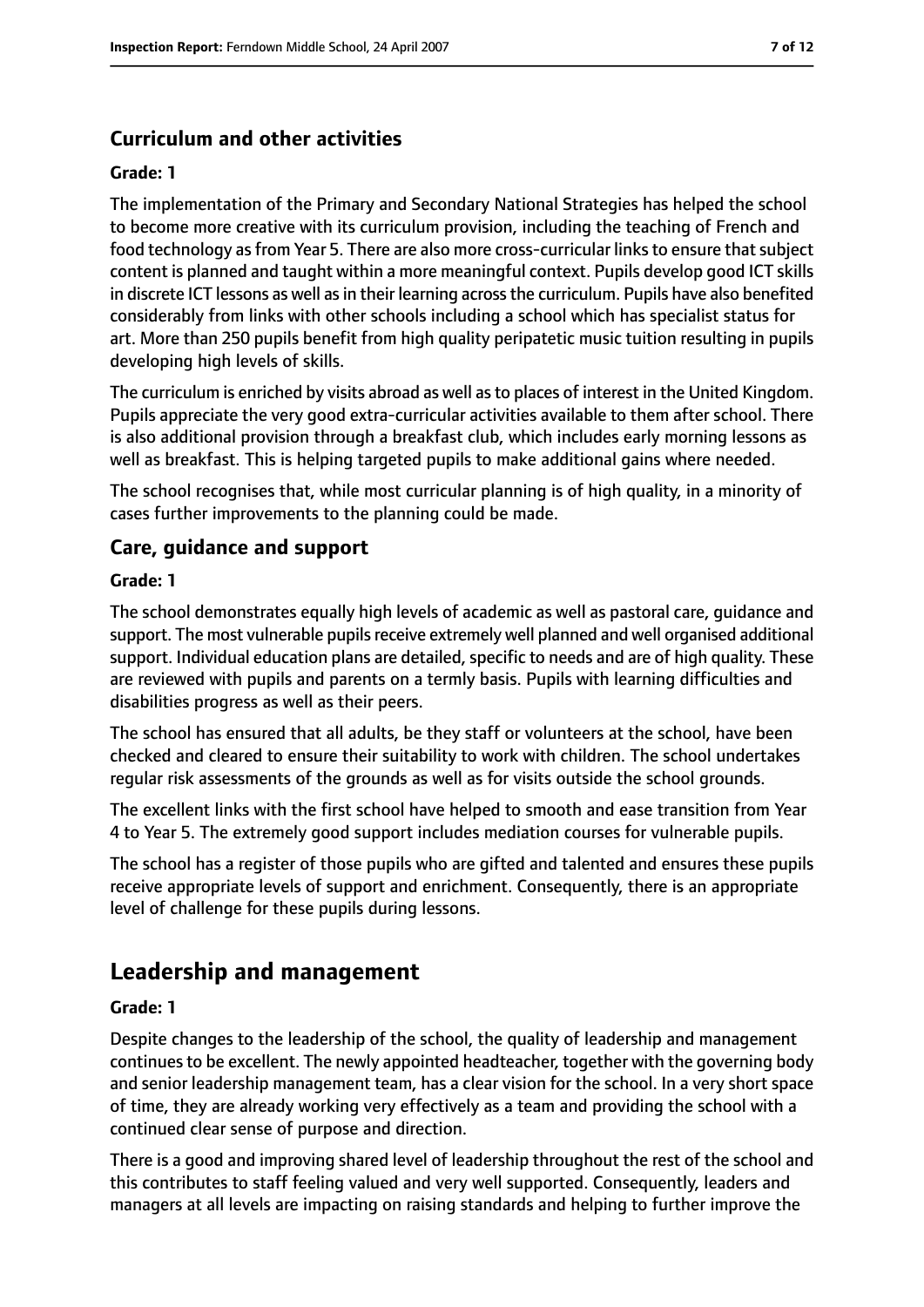quality of teaching. Newly qualified teachers receive excellent support from mentors as well as leaders, managers and coordinators. This has enabled them to quickly develop additional skills.

There is an annual programme of monitoring and evaluation to which all leaders and managers contribute. The outcomes help to inform subsequent action and improvement planning. However, these are not all of an equally high standard and it is only recently that lesson observations have included judgements about standards and progress. Some subject action plans do not make it clear how actions or new initiatives will be of benefit to learners and the success criteria are not always sufficiently measurable.

The governing body provides the school with an excellent level of support in the way in which it discharges its duties.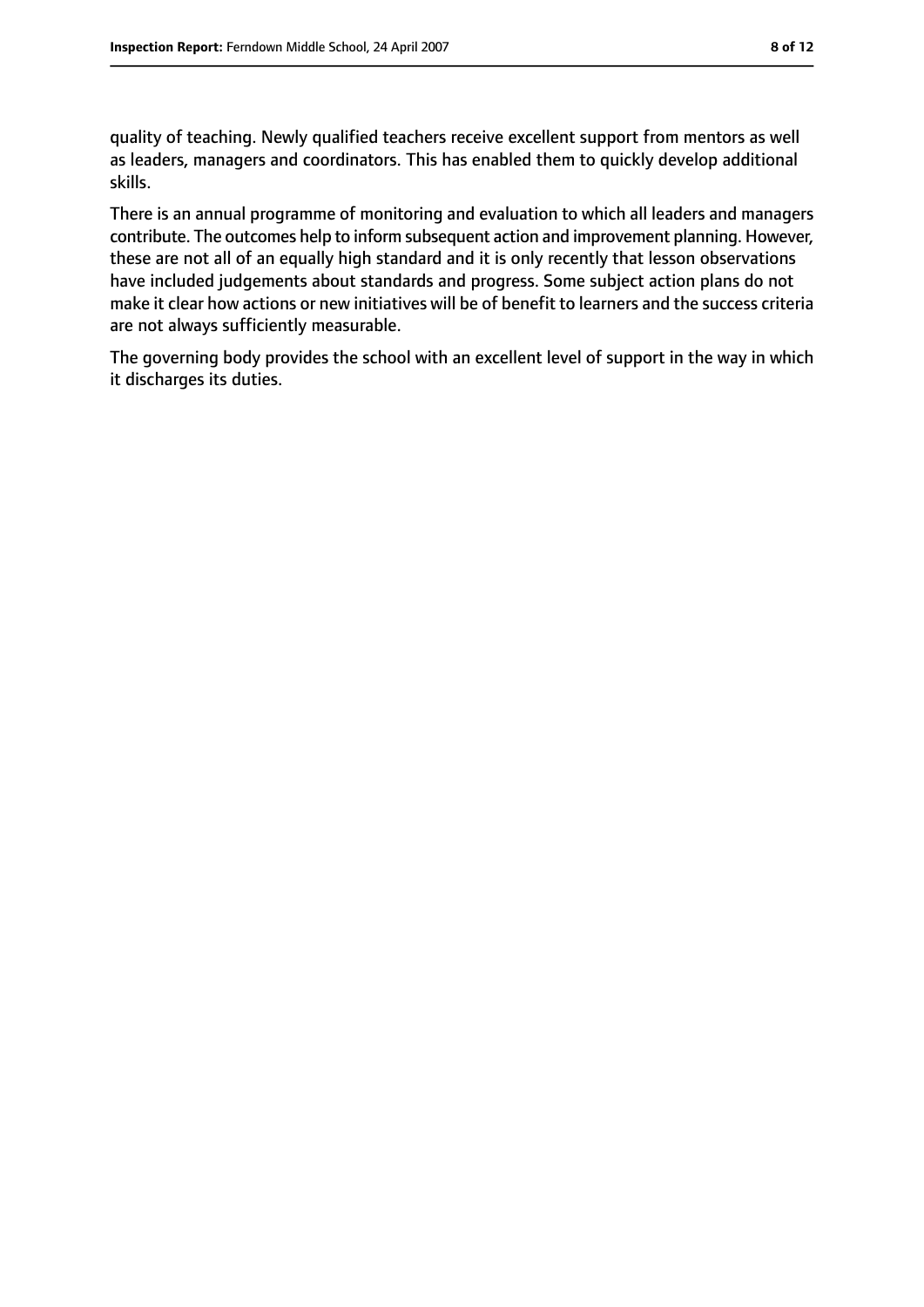**Any complaints about the inspection or the report should be made following the procedures set out in the guidance 'Complaints about school inspection', which is available from Ofsted's website: www.ofsted.gov.uk.**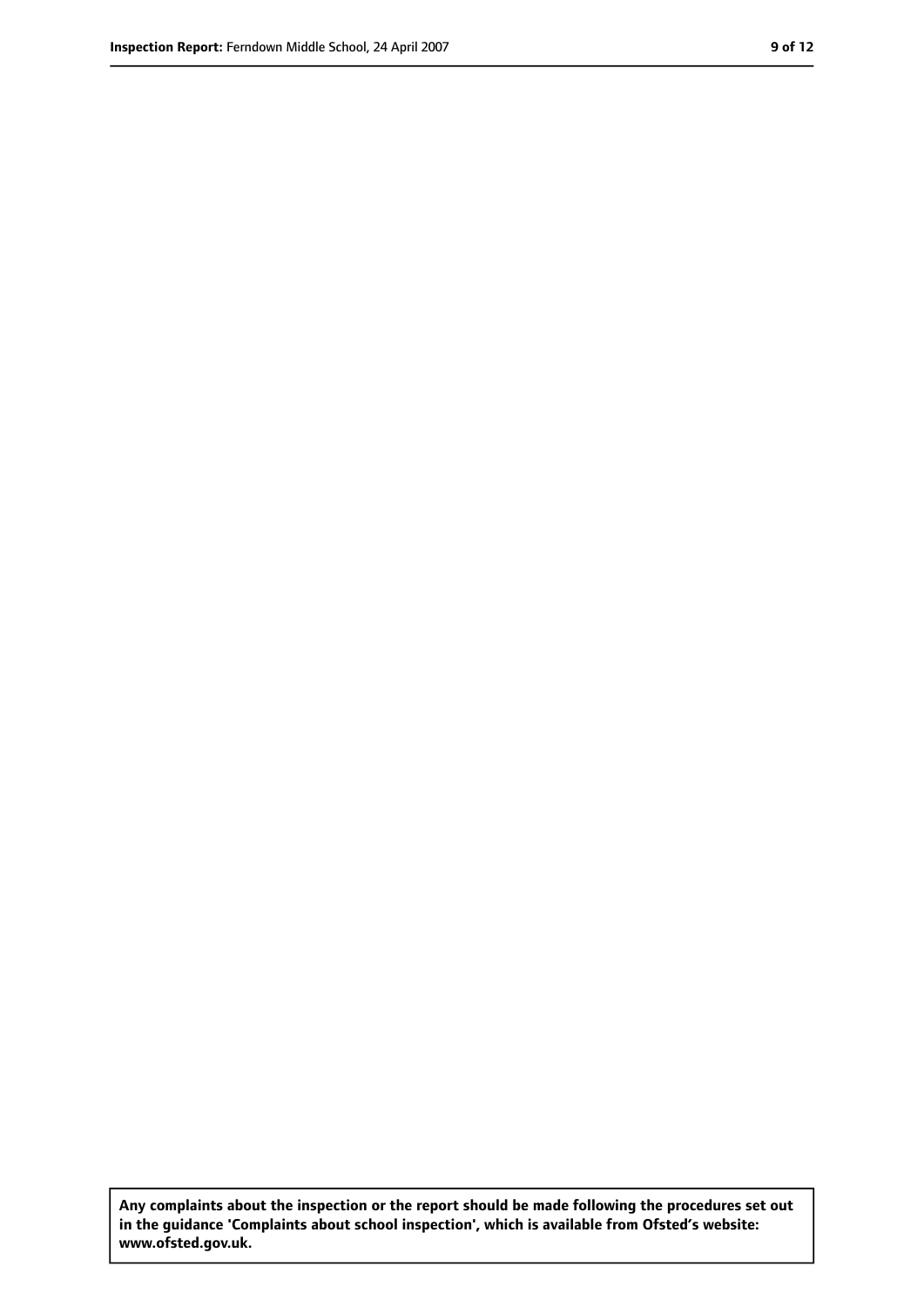#### **Annex A**

# **Inspection judgements**

| Key to judgements: grade 1 is outstanding, grade 2 good, grade 3 satisfactory, and grade 4 | School         |
|--------------------------------------------------------------------------------------------|----------------|
| inadeguate                                                                                 | <b>Overall</b> |

## **Overall effectiveness**

| How effective, efficient and inclusive is the provision of education, integrated<br>care and any extended services in meeting the needs of learners? |     |
|------------------------------------------------------------------------------------------------------------------------------------------------------|-----|
| How well does the school work in partnership with others to promote learners'<br>well-being?                                                         |     |
| The effectiveness of the school's self-evaluation                                                                                                    |     |
| The capacity to make any necessary improvements                                                                                                      |     |
| Effective steps have been taken to promote improvement since the last<br>inspection                                                                  | Yes |

#### **Achievement and standards**

| How well do learners achieve?                                                                               |  |
|-------------------------------------------------------------------------------------------------------------|--|
| The standards <sup>1</sup> reached by learners                                                              |  |
| How well learners make progress, taking account of any significant variations between<br>groups of learners |  |
| How well learners with learning difficulties and disabilities make progress                                 |  |

### **Personal development and well-being**

| How good is the overall personal development and well-being of the<br>learners?                                  |  |
|------------------------------------------------------------------------------------------------------------------|--|
| The extent of learners' spiritual, moral, social and cultural development                                        |  |
| The behaviour of learners                                                                                        |  |
| The attendance of learners                                                                                       |  |
| How well learners enjoy their education                                                                          |  |
| The extent to which learners adopt safe practices                                                                |  |
| The extent to which learners adopt healthy lifestyles                                                            |  |
| The extent to which learners make a positive contribution to the community                                       |  |
| How well learners develop workplace and other skills that will contribute to<br>their future economic well-being |  |

## **The quality of provision**

| How effective are teaching and learning in meeting the full range of the<br>learners' needs?          |  |
|-------------------------------------------------------------------------------------------------------|--|
| How well do the curriculum and other activities meet the range of needs<br>and interests of learners? |  |
| How well are learners cared for, quided and supported?                                                |  |

 $^1$  Grade 1 - Exceptionally and consistently high; Grade 2 - Generally above average with none significantly below average; Grade 3 - Broadly average to below average; Grade 4 - Exceptionally low.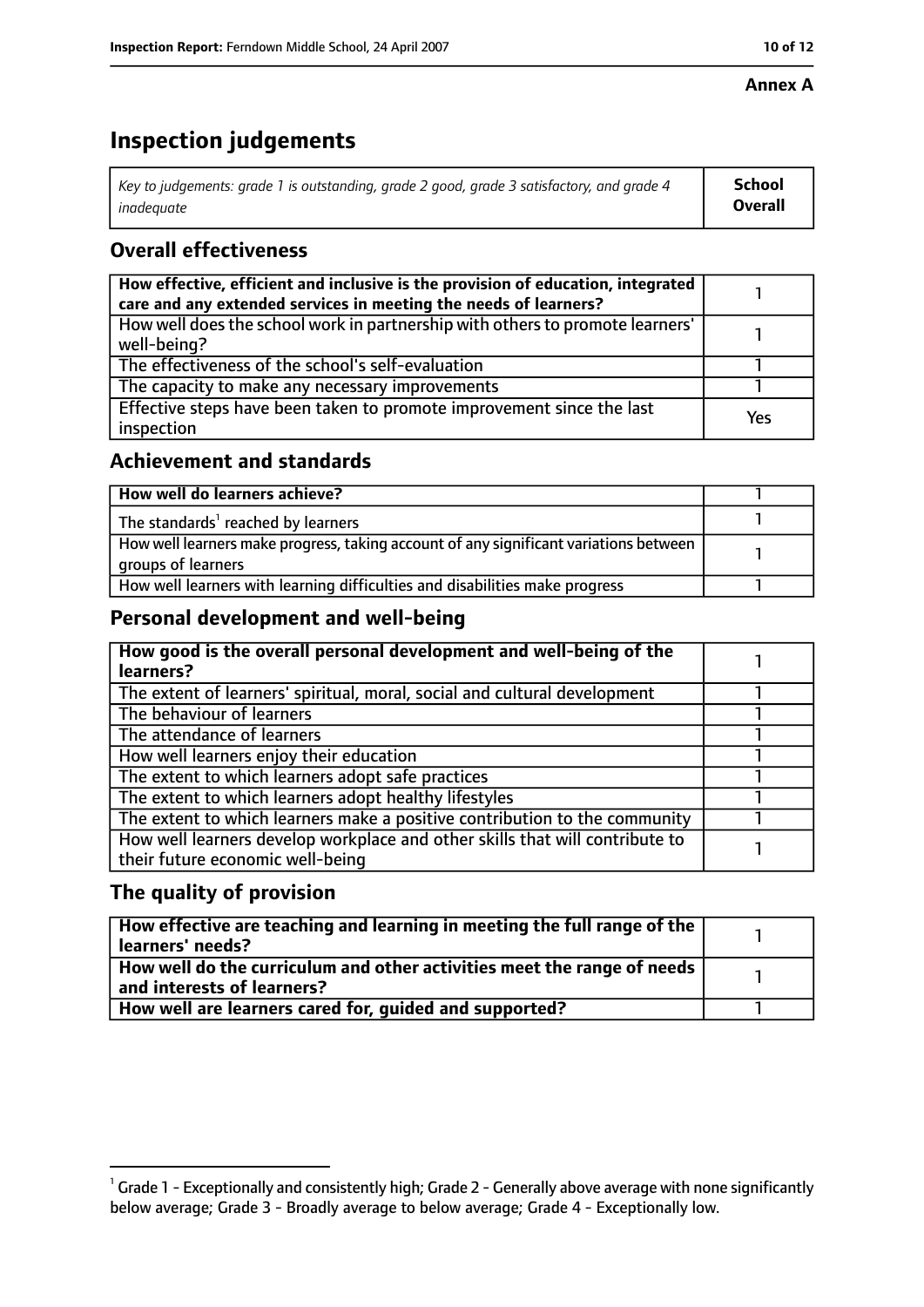# **Leadership and management**

| How effective are leadership and management in raising achievement<br>and supporting all learners?                                              |           |
|-------------------------------------------------------------------------------------------------------------------------------------------------|-----------|
| How effectively leaders and managers at all levels set clear direction leading<br>to improvement and promote high quality of care and education |           |
| How effectively performance is monitored, evaluated and improved to meet<br>challenging targets                                                 |           |
| How well equality of opportunity is promoted and discrimination tackled so<br>that all learners achieve as well as they can                     |           |
| How effectively and efficiently resources, including staff, are deployed to<br>achieve value for money                                          |           |
| The extent to which governors and other supervisory boards discharge their<br>responsibilities                                                  |           |
| Do procedures for safequarding learners meet current government<br>requirements?                                                                | Yes       |
| Does this school require special measures?                                                                                                      | <b>No</b> |
| Does this school require a notice to improve?                                                                                                   | No        |